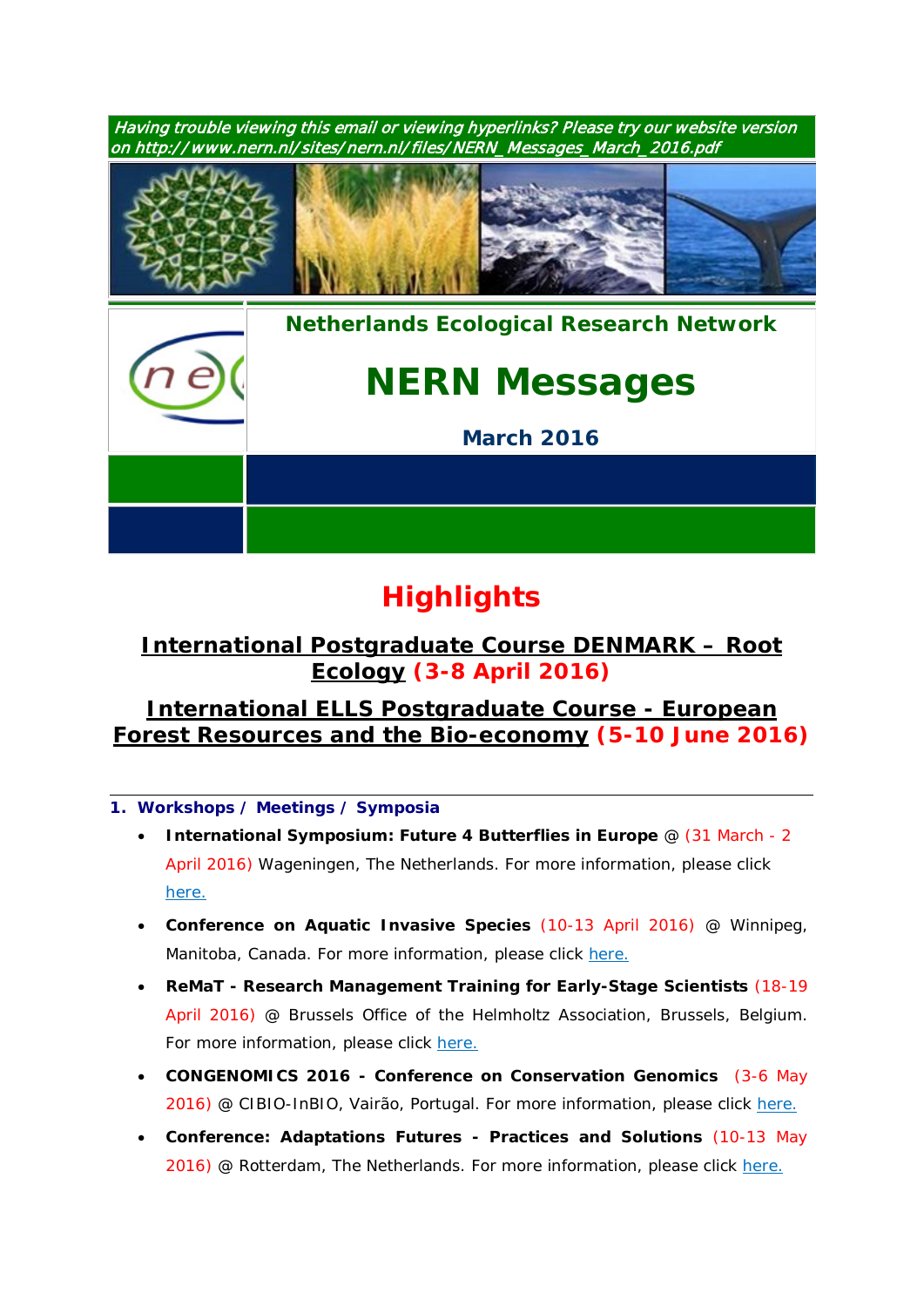- **Conference on Molecular Epidemiology and Evolutionary Genetics** (10-13 May 2016) @ Antwerp, Belgium. For more information, please click [here.](http://www.meegidconference.com/)
- **Conference: Unifying Ecology Across Scales** (24-29 July 2016) @ Biddeford, Maine, USA. For more information, please click [here.](https://www.grc.org/programs.aspx?id=13261)
- **5th International EcoSummit Congress on Ecological Sustainability** (29 August – 1 September 2016) @ Montpellier, France. For more information, please click [here.](http://www.ecosummit2016.org/)
- **European Ecosystem Services Conference** (19-23 September 2016) @ Antwerp, Belgium. For more information, please click [here.](http://www.esconference2016.eu/)
- **10th INTECOL International Wetlands Conference** (19-24 September 2016) @ Changshu, China. For more information, please click [here.](http://www.intecol-10iwc.com/EN/Index.aspx)
- **Sfécologie2016, the 2016 International Conference of the French Ecological Society** (24-28 October 2016) @ Marseille, French. For more information, please click [here.](http://sfecologie2016.sciencesconf.org/)
- **International Conference Functional-Structural Plant Modeling** (7-11 November 2016) @ Qingdao Holiday Inn Expo, Qingdao, China. For more information, please click [here.](http://www.fspma2016.net/dct/page/1)

#### **2. Courses**

- **Root Ecology** (international postgraduate course (Denmark) (3-8 April 2016). For more information, please click [here](http://www.pe-rc.nl/rootecology).
- **Training school about Vegetable Grafting is root-derived signalling** (19-21 April 2016). For more information, please click [here.](http://www.vegetablegrafting.unitus.it/ifile/Cost_Action1204_-_2nd_Vegetable_grafing_training_school_launch_18122015_final.pdf)
- **European Forest Resources and the Bio-economy** (5-10 June 2016). For more information, please click [here.](https://www.pe-rc.nl/forest-resources)
- Modelling Plant Form and Function using GrolMP (27-30 June 2016). For more information, please click [here.](https://www.pe-rc.nl/GroIMP)
- **Summer school: Individual- and agent-based modeling** (30 June 8 July 2016). For more information, please click [here.](http://www.forst.tu-dresden.de/summerschool)
- **Summer Institute in Food Safety and Security** (3-22 July 2016). For more information, please click [here.](https://www.pe-rc.nl/sites/default/files/SummerMannaA4_2016.pdf)
- **The FSD Course 2016: Analysis and Design of Sustainable Agricultural Systems: Concepts, Methods and Applications to Mediterranean and Tropical systems.** (12-16 July 2016). For more information, please click [here.](http://www.nern.nl/sites/nern.nl/files/FSDCourse_2016_Flyer_V2.pdf)
- **Soil-Landscape Modelling** (3-7 October 2016). For more information, please click [here.](https://www.pe-rc.nl/soil-landscape-modelling)